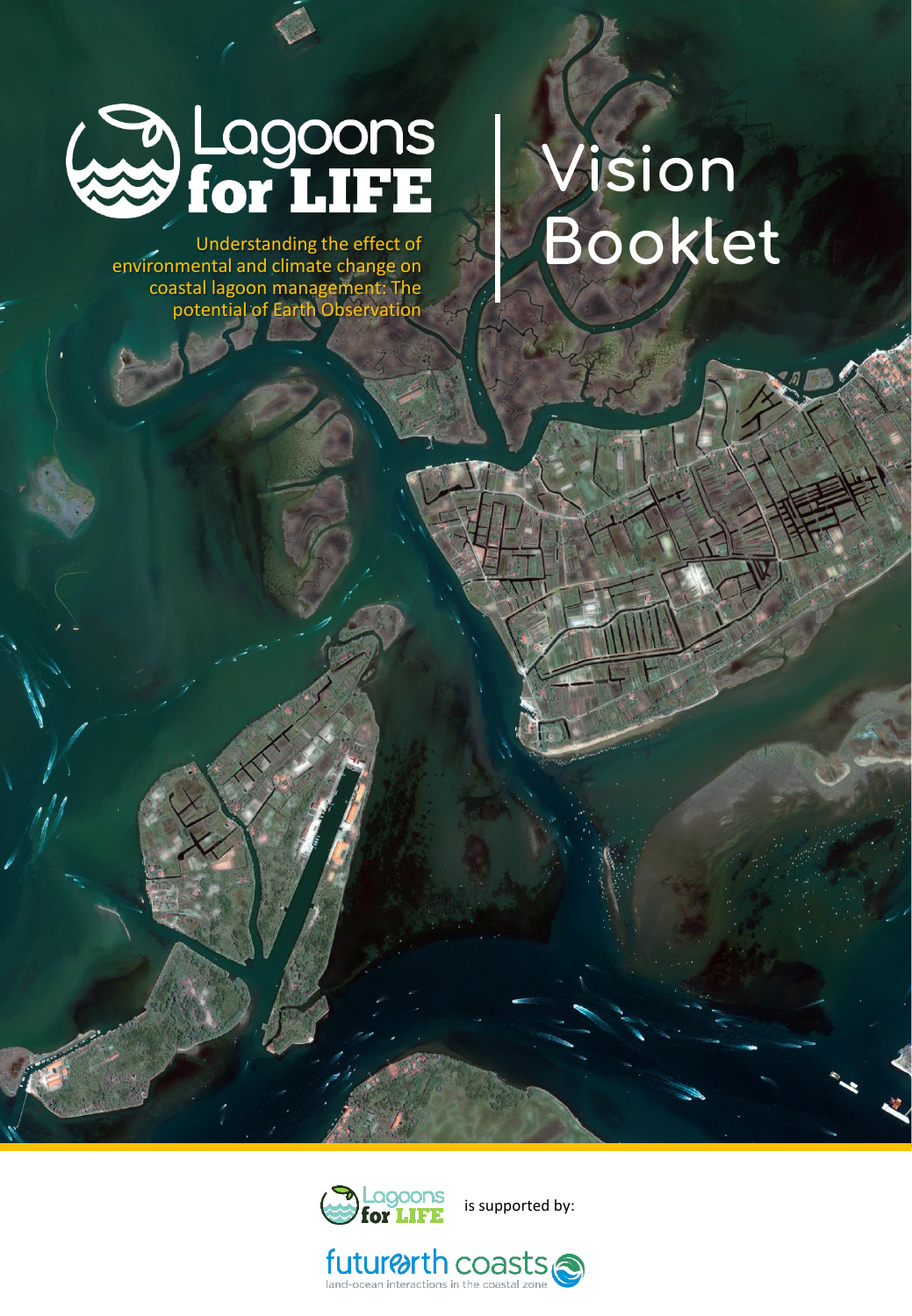## **Why lagoons?**

Coastal lagoons are resource-rich and hosts to a multitude of co-located human activities



vulnerable to the effects of climate change due to their setting

Lack of centralised inventory on data and research activities on coastal lagoons

- Lack of global coordination in coastal lagoon management
- Knowledge and data gaps
- Potential of EO in (contributing to) the design of holistic coastal lagoon management strategies

**Why** LagoonsforLIFE?

• Coastal lagoons are concentrations of coastal change and coastal peoples, and so are important places for SDG implementation





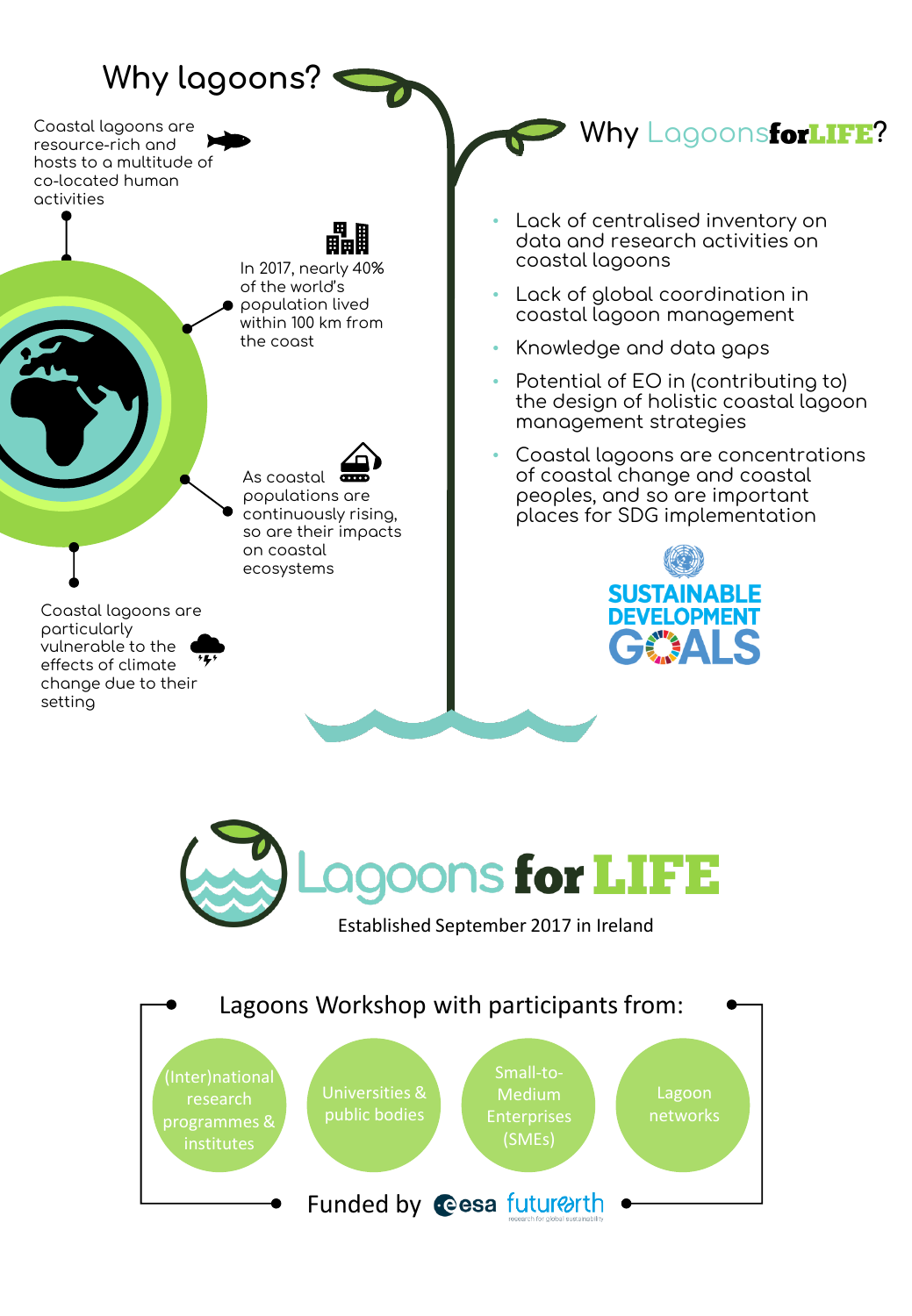**NOISI** 

"A world where healthy coastal lagoon ecosystems are recognised as both a core value for societies and a requirement for achieving a global green economy, blue growth and societal well-being"





#### Key questions to answer

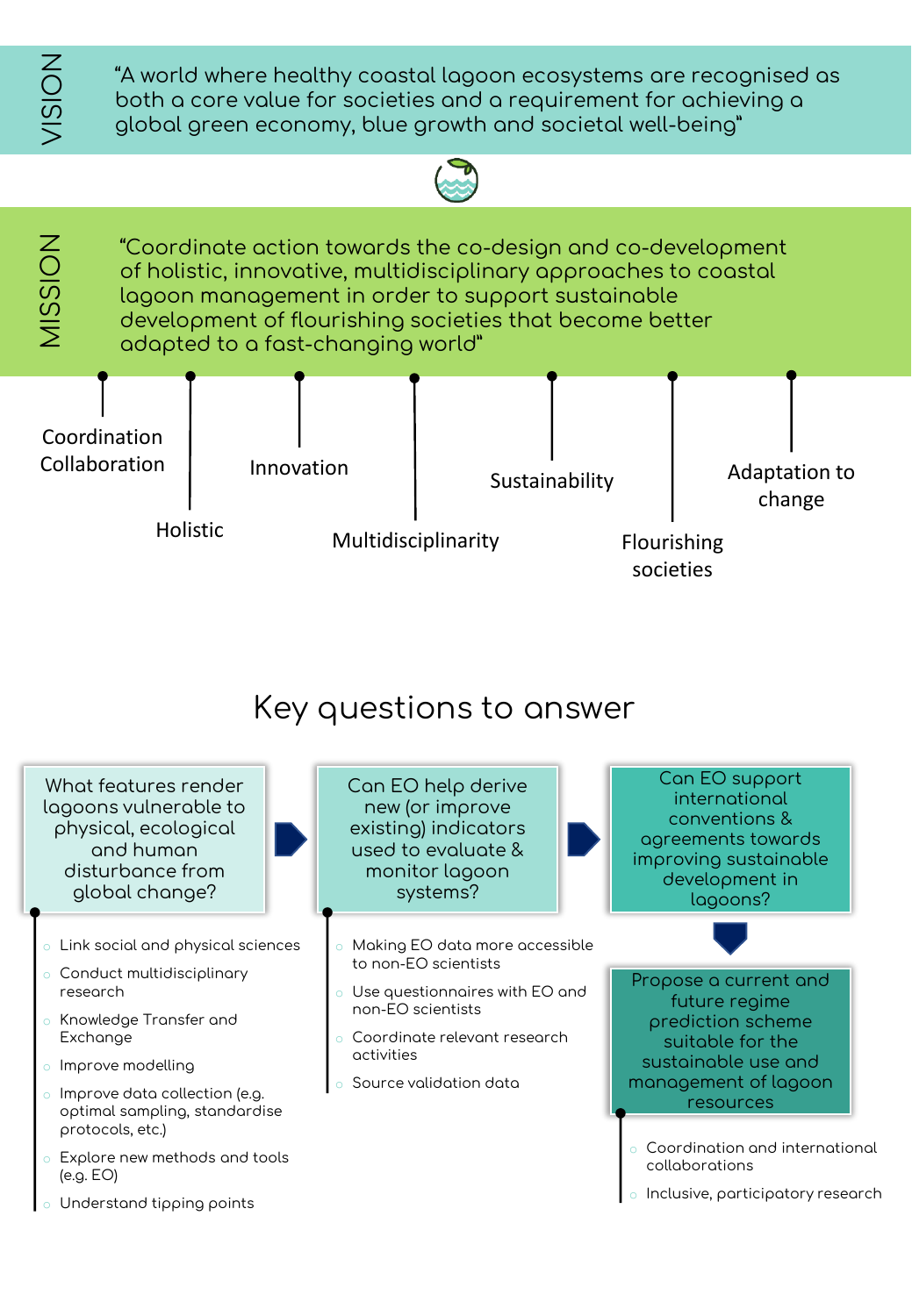

### **Objectives towards realising our vision**

Identify, and coordinate **collaboration** between, experts and practitioners across all relevant disciplines

Create a comprehensive, global **inventory** of multidisciplinary datasets and information, and relevant research activities and networks, on coastal lagoons

Identify, and contribute towards addressing, knowledge and data **gaps** in coastal lagoon

Develop and deliver **capacity**, and facilitate knowledge transfer and exchange (KTE) aiming to inform citizens, enable policy-makers, and better-equip researchers and practitioners

management practices Identify new **technologies** for observation, data management, processing and analysis, and data sharing, and evaluate their potential for advancing coastal lagoon management approaches; this includes Earth Observation systems and techniques, open source software, cloud storage and processing platforms



Support **research** activities with direct or indirect relevance to the L4L vision and mission



Contribute towards the development of **best practices** in coastal lagoon management in alignment with the main L4L vision and mission

Foster **linkages** between stakeholders, policy-makers and local communities to explore common issues and shared solutions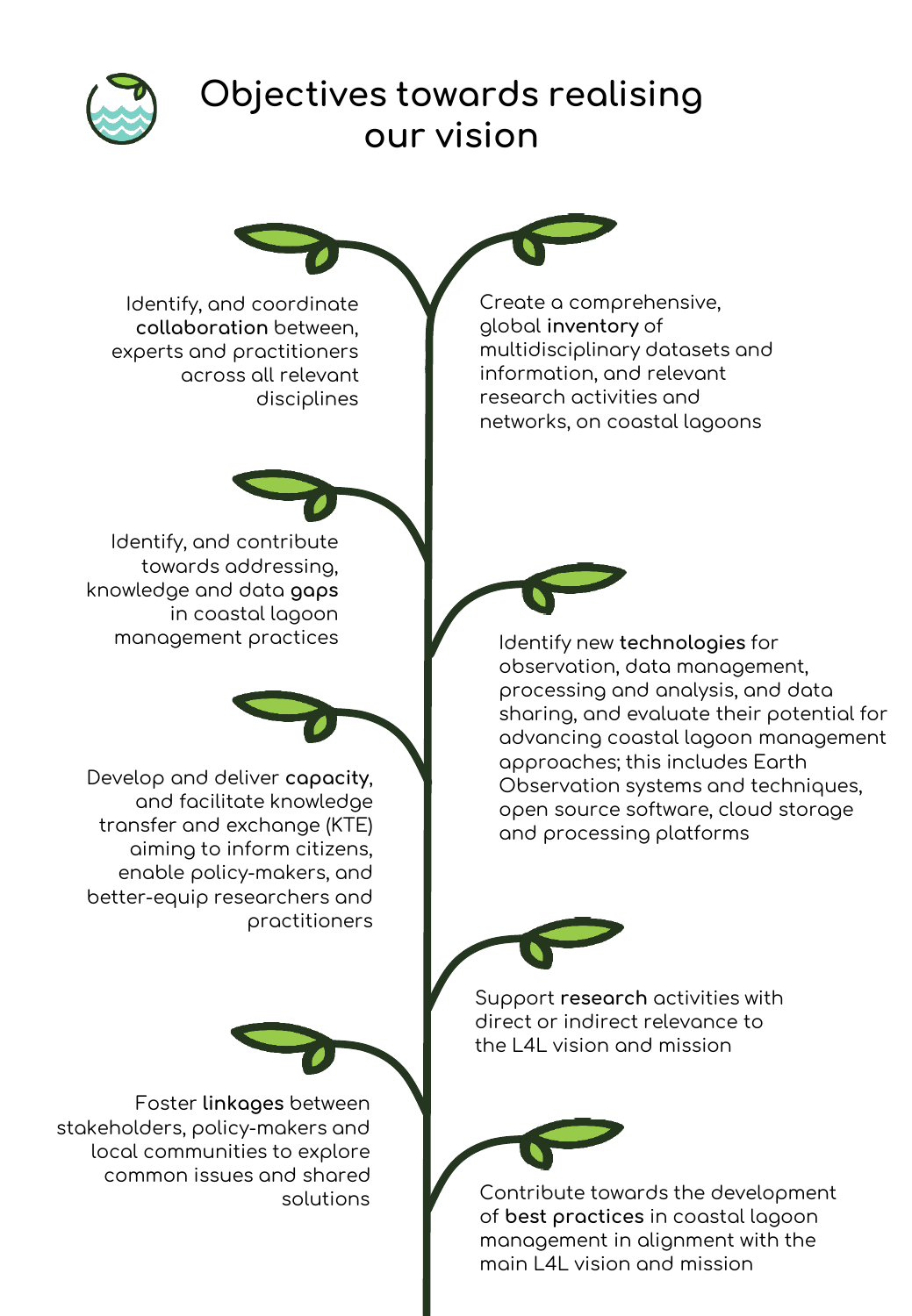# **Benefits from realising our objectives and mission:**



#### **For the Lagoons Forum\* For local communities,**



- o Become part of a wide, international, multidisciplinary network
- o Advancement of science through collaborations across disciplines
- o Knowledge Transfer and Exchange (KTE)
- o Benefit from using a centralised global coastal lagoon inventory to:
	- o Know who your peers are
	- o Find new research partners
	- o Use existing datasets
	- o Share your datasets
	- o Participate in research funding proposals
	- o Easily identify data and knowledge gaps for future research agenda development

**Processes we aim our knowledge-base to contribute to:**

**economies, and the environment**



- o Informed and empowered societies
- o Information and data for decisionmaking processes
- o Conservation of healthy ecosystem services
- o Access to clean water and a clean environment
- $\circ$  Sustainable growth with a long-term vision
- o Support towards realising a green economy, blue economy and blue growth
- o Conservation, protection and sustainable resource use
- o Protection of natural biodiversity and unique ecosystems

**\***Membership of the **Lagoons Forum** is open to anyone with an interest in contributing to the sustainability of the world's coastal lagoon systems. To join, please [contact us](https://www.lagoonsforlife.com/contact/).